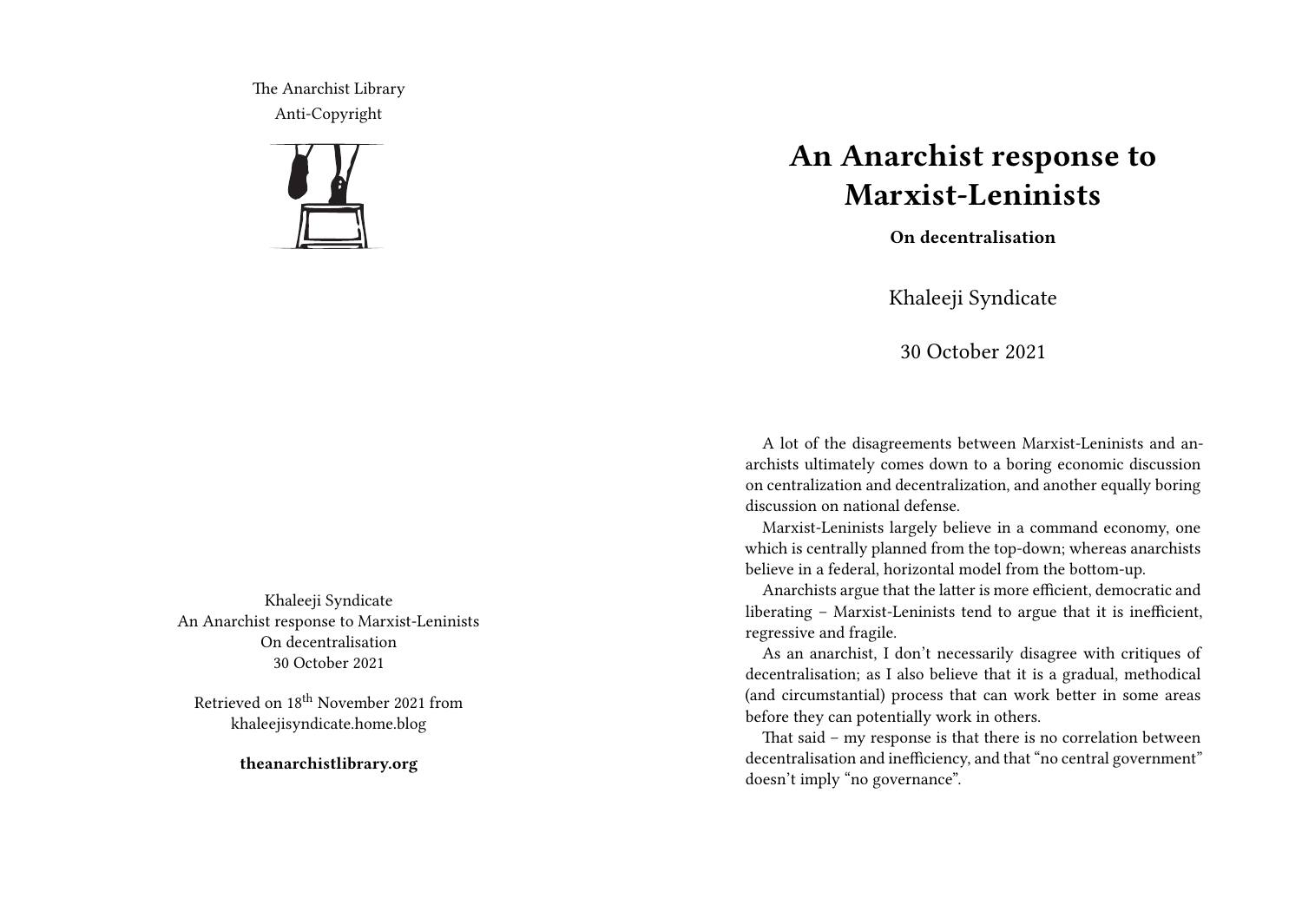In regards to decentralization in relation to national defense, there are two points worth noting.

1. The single most effective milita against US imperialism was decentralised.

"Although U.S. military officials insisted that the COSVN (Central Office of Southern Vietnam) existed, it was never found, despite exhaustive, resourcedraining search campaigns by U.S. forces. It is unclear whether the COSVN ever existed at all, as the Viet Cong was notorious for decentralized guerrilla operations that were difficult to pin down or disable."

2. Anti-imperialist Cuba also took steps towards decentralization, which only lead to rapid development in the past decades.

"In 2010, Fidel Castro, in agreement with Raúl Castro's reformist sentiment, admitted that the Cuban model based on the old Soviet model of centralized planning was no longer sustainable. They encouraged the creation of a co-operative variant of socialism where the state plays a less active role in the economy and the formation of worker-owned co-operatives and self-employment enterprises"

Workers' cooperatives is a form of decentralization that is workers-owned, which is in contrast to state ownership of the means of production.

As for decentralization in relation to the economy, voluntary federalism (of cooperatives, credit unions, councils, etc) has proven to be impactful, both in capitalist and left-wing nations.

1. This is allegedly evident in the town of Arrasate, which went from "one of the poorest" towns of Spain to "one of the wealthiest".

It is also known as Mondragon, and their economy consists of 98 federated cooperatives.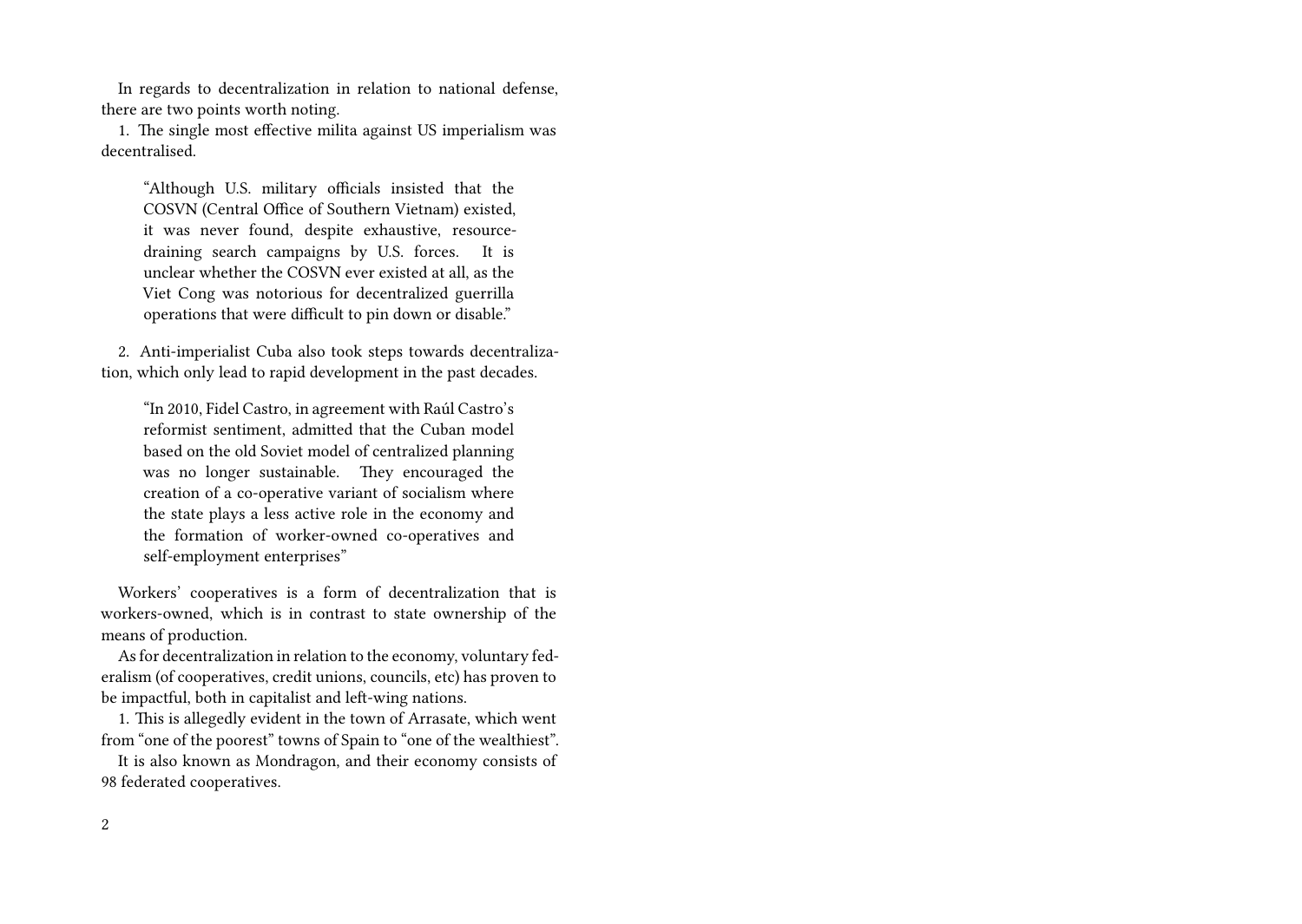"The lowest tier is now  $£16,000$  a year (about \$19,400), which is higher than Spain's minimum wage. Most people earn at least double that, plus they receive private health care benefits, annual profit-sharing and pensions. The system proved robust during the global financial crisis of 2008, followed by the so-called sovereign debt crisis across Europe. Joblessness soared beyond 26 percent in Spain. But in Mondragón, the cooperatives apportioned the pain through wage cuts and advance payments on future hours. Unemployment barely budged."

That said, Mondragon isn't without its flaws either – such as their heavy reliance on foreign companies/employees who aren't federated into Mondragon.

However, in respect to its horizontal management on a local / internal level, this goes to show that a lot of what is often credit to centralized systems can also be achieved in federated, horizontal structures; if not more efficiently.

10% of Basque country's GDP comes from cooperatives. It has the highest GDP per capita in all of Spain, and the second highest human development (HDI 2017) of all Spanish autonomous regions, which makes it comparable to the development of Finland.

2. In Emilia Romagna (Northern Italy), around 40% of the GDP is produced by Cooperatives. It's also the region with the fourth strongest economy in Italy.

"Active people in working age are more than 70%, and the women activity rate is the highest in Italy. The unemployment rate is under 8% in 2015 with respect to the national average (12.8%)."

Users of Credit Unions (member-owned financial cooperatives) also report greater satisfaction than users of private banks.